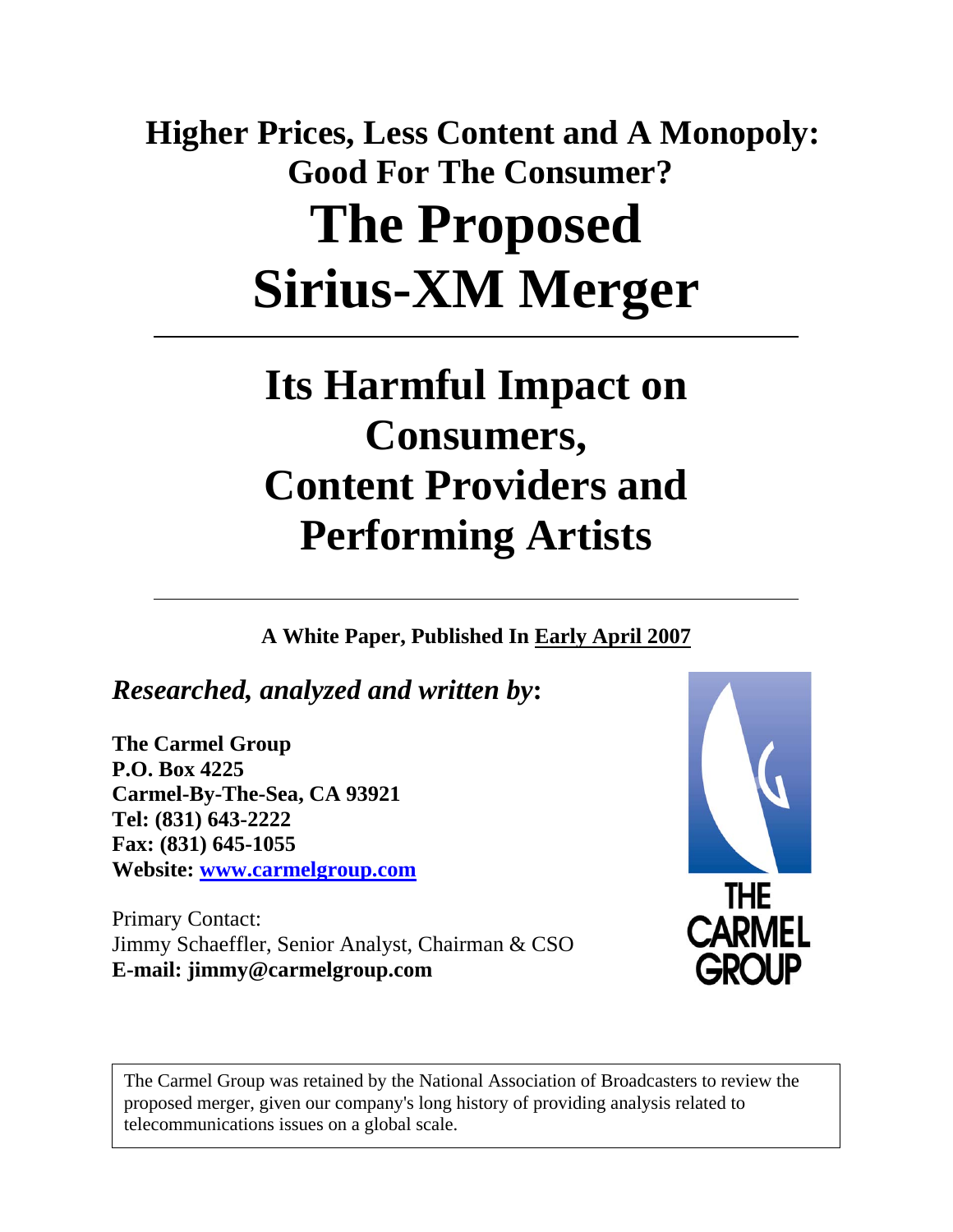#### **TABLE OF CONTENTS**

<span id="page-1-4"></span><span id="page-1-3"></span>

#### **A. Executive Summary**

- Presently, the U.S. satellite radio duopoly of New York City-based Sirius Satellite Radio  $^1$  and Washington, DC-based XM Satellite Radio<sup>[2](#page-1-1)</sup> are attempting to "merge" into a single satellite radio monopoly service and product.
- If this merger were approved, every subscriber would be beholden to a single satellite radio monopoly, resulting in less service, less affordability, less diversity, and less choice in content and hardware. America can't let Mel Karmazin sell it, *"Less Is More."*
- The main claims of Sirius and XM since announcement of the merger proposal on Monday, February 19, 2007, include 1) the merger is not anti-competitive, 2) the merger is in the public interest. This study outlines the opposition to and the dire consequences from this so-called "merger," <sup>[3](#page-1-2)</sup> especially as it impacts consumers, content providers and performing artists.<sup>4</sup> This paper also contains numerous alternative recommendations for these companies and the future of satellite radio.<sup>[5](#page-1-1)</sup>

*<sup>&</sup>quot;We will give people more choice than they had before and lower prices and less confusion."*  - Sirius CEO, Mel Karmazin, on February 28, 2007, before the U.S. House Judiciary Committee Antitrust Task Force

<span id="page-1-0"></span><sup>&</sup>lt;sup>1</sup> Sirius is one of only two U.S. satellite radio services that hold spectrum. It delivers 125+ radio channels directly to consumers from satellites in space. Sirius launched its service in mid-2002, claims approximately six million subscribers as of this writing, has 30 OEM vehicle partnerships, and offers employment to over 600 people, mostly at its New York City headquarters. Sirius also has an agreement with Hertz for distribution in rental cars. OEM, in this context, refers to Original Equipment Manufacturers, such as Ford and Daimler Chrysler, installing a satellite radio into their vehicles as part of the factory process.

<span id="page-1-1"></span><sup>&</sup>lt;sup>2</sup> XM is the other U.S. satellite radio service. It launched its service in late-2001, delivers 170+ channels, claims approximately eight million subscribers as of this writing, has 16 in-vehicle OEM deals, and offers employment to over 700 people, mostly at its Washington, DC headquarters. XM also has agreements with Avis, Alamo, National, and Zipcar for distribution in rental cars.

<sup>&</sup>lt;sup>3</sup> **Appendix A** summarizes the top five arguments behind this merger and the positions, pro and con.

<span id="page-1-2"></span>March 2007 The Carmel Group's Opposition To The Sirius-XM Merger 2 <sup>4</sup> The Carmel Group was retained by the National Association of Broadcasters to review the proposed merger, given our company's long history of providing analysis related to telecommunications issues, on a global scale. Moreover, The Carmel Group has a consistent record of opposition to anti-competitive mergers under conditions similar to those presented in this Sirius-XM scenario. For example, The Carmel Group was instrumental in compiling data and developing arguments in the government's review during 2002-2003 of the proposed merger of EchoStar and DirecTV. This includes the well-known and respected "ping-pong" chart that clearly indicated the robust competition and action-reaction sequences in the open market place between EchoStar and DirecTV. This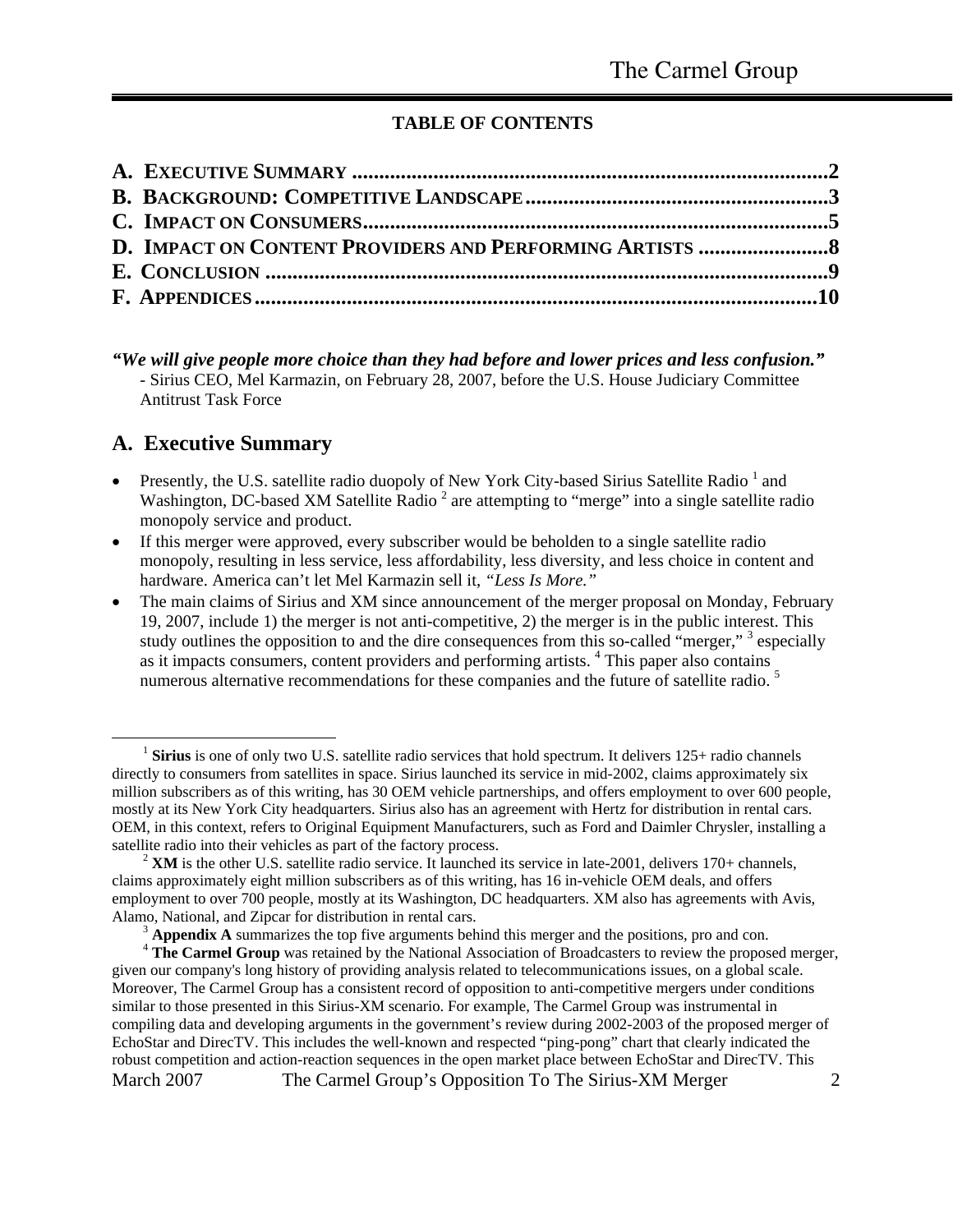- <span id="page-2-0"></span>• Overall opposition to this merger is significant and growing. It comes from consumer groups, trade groups, the media, legislative representatives, and the public.
- Among the consuming public, concern resonates around the very idea of a merger-to-monopoly and its inherently anti-competitive aspects.
- Among content providers and performing artists, the key element involves less choice. This means less choice in the negotiation process, fewer vendors and providers, loss of existing and future employment, and more market power used against them by a huge monopoly in a "closed market."
- True supporters of this merger appear to be few in number. Other than the companies themselves, suggested or actual support comes from but a scattering of Wall Street bankers and related analysts; additionally, one consumer group, Public Knowledge, did mention approval, but only based upon extremely restrictive and unrealistic conditions.
- Neither company is approaching dire financial straights. In essence, this merger proposal amounts to corporate and financial greed by an impatient Sirius and XM.
- In sum, nowhere in this equation is there a significant benefit provided to the consumer, content provider or performing artist, as a result of this proposed merger.

#### **B. Background: Competitive Landscape**

- **Inaccurate Definition** Sirius and XM make an argument that is critical to the success of this proposed merger. They state that their competitive landscape presently includes *all* forms of terrestrial radio (i.e., analog AM and FM, digital HD and Internet radio), as well as digital services such as MP3 devices and music-to-cellular telephones. This position is ludicrous. In fact, nothing could be further from the truth.
- **Accurate Definition** At best, satellite radio competes against a sphere of competitors no broader than today's analog AM and FM broadcasters. Yet, for antitrust purposes, even this view is overstated, because everyone realizes -- even Sirius and XM -- that the AM and FM broadcasters across the U.S. do not compete in the national market against the national satellite radio broadcasters. The true measure must look to services that can *substitute* for satellite radio, viewed as of March 2007, the merger filing date. <sup>[6](#page-2-1)</sup> Contrary to their joint supposition, neither Sirius nor XM are competent to unilaterally redefine decades of established federal public policy.
- **Redefining Standards** Sirius' and XM's argument that they compete against these digital services and devices is based upon their vision that those services and devices *may one day* offer substantial substitutable competition. Nonetheless, this is not the policy standard under which the government

<sup>5</sup> See bottom, page 7, and top, page 8.

<span id="page-2-1"></span>March 2007 The Carmel Group's Opposition To The Sirius-XM Merger 3 <sup>6</sup> The **FCC's long-term, consistent policy** has been to look at the competitive landscape *at the time of the filing*. Notes FCC chairman Kevin Martin, "But our definition of a market is based upon—in the context of any particular transaction—is based upon the market as it exists now and what is the evidence of that competition actually occurring…We'll analyze any application when it comes in but, on the other hand, I'm not sure what them (sic) or anyone is describing as new competition in the radio space. The most direct analogy is what we've done on the satellite television context, where we said the marketplace that was relevant was the video marketplace and I think we were including cable but we weren't including things like DVRs or DVDs. We didn't include either of those in the video marketplace. We were talking about the *delivery mechanism* and I think that's the best analogy I have." (emphasis supplied) As suggested by freelance media writer, Staci D. Kramer, the exclusion of DVDs and DVRs from the video marketplace would *seem to preclude iPods and MP3 players as part of the audio marketplace*. Finally, in no other case has the FCC turned over an entire radio spectrum to one operator, as proposed here.

chart also indicated the market place and the consumer value of such industry *competition*. This same type of industry competition (and negative consumer impact from a merger) exists in this scenario involving Sirius and XM.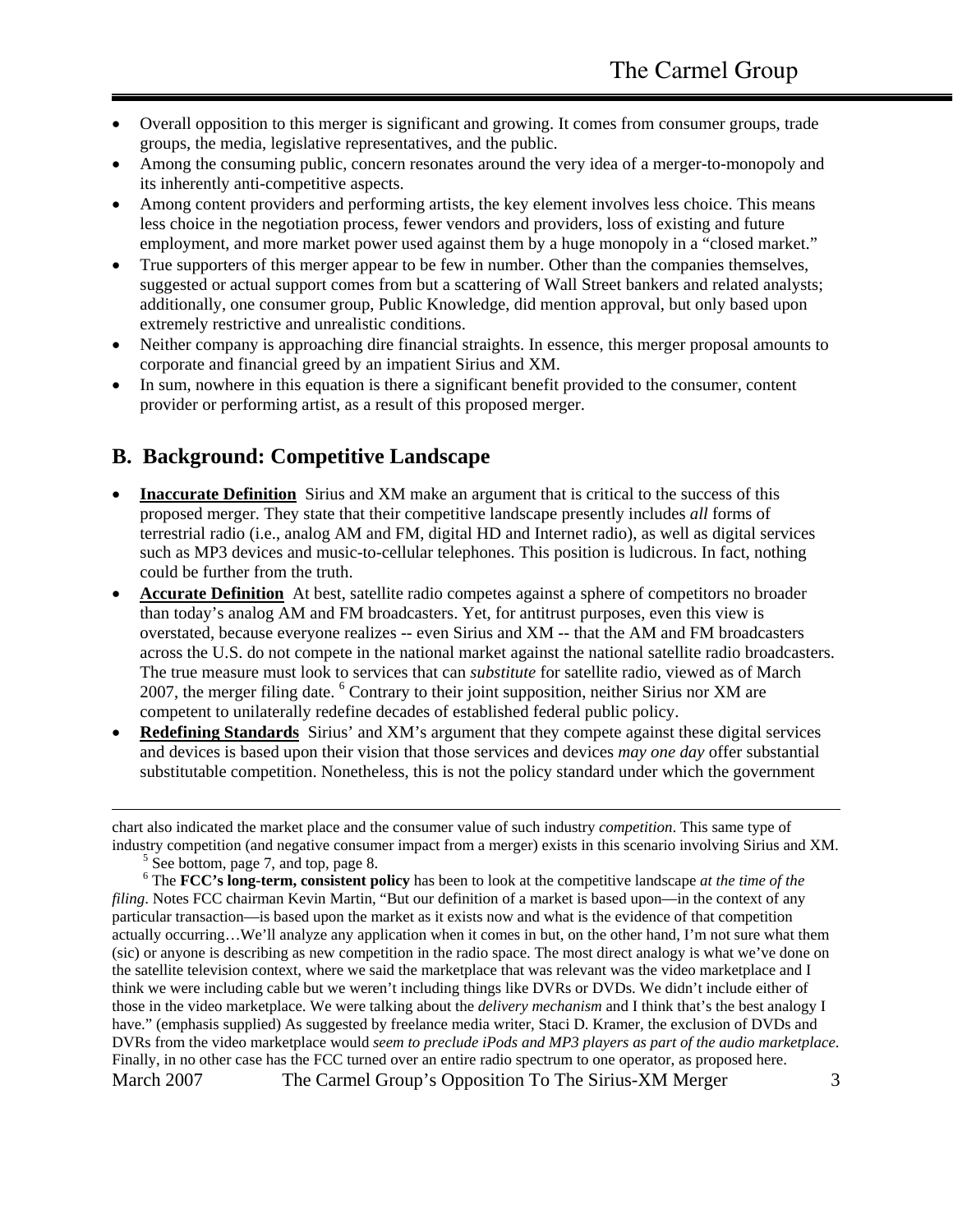agencies operate. As such, Sirius and XM try, in a typically disingenuous fashion, to broadly define a *future* competitive landscape as one that exists today (and thus redefine this merger's review standard), in order to meet their own, one-time, selfish needs.

- **Not Substitutable** *Neither MP3s, nor Internet radio, nor HD terrestrial radio, nor music-to-cell phones are substitutable for satellite radio.* For example, as is true of any MP3 device, an iPOD is a storage device, not a receiver. An iPOD cannot access live or new music, sports, comedy, news and talk shows which are compiled, chosen and distributed by a third party, without any effort to collect that music on the part of the listener. This further limits the extremely broad definition Sirius and XM would give to the competitive field of this proposed merger defines. Plus, Internet radio and music-tocell phones are rarely if ever featured as offerings in vehicles. In addition, like today's HD terrestrial radio, Internet radio and music-to-cell phones are merely delivery devices, and are yet to become fullfledged content services unique from any other. Thus, MP3 devices, Internet radio, HD terrestrial radio and music-to-cell phones remain in the category of audio services that are not substitutable with the services of the only two national satellite radio providers, Sirius and XM.
- **Historical Comparison** By example, in EchoStar's 2002-03 attempt to purchase rival satellite video service DirecTV, those duopolists made a similar argument that video competition included future video plans by telephone providers, such as Verizon and AT&T. Yet the FCC refused to look forward years into an amorphous telecom crystal ball, rejecting that claim and instead measuring the competitive subscription video marketplace *at the time of the filing* to include a single primary opponent, i.e., the U.S. cable industry.
- **Limited Competition # 1** In our 12 years of intimately following the global satellite radio industry, The Carmel Group is hard-pressed to find any instance where Sirius and/or XM acted in a competitive manner against their so-called digital competitors defined above. Facts show that a majority of satellite radio users utilize their services within the motor vehicle.  $\frac{7}{1}$  $\frac{7}{1}$  $\frac{7}{1}$  Further, according to Sirius and XM, the majority of their subscribers and revenues come from in-vehicle subscriptions. *Thus, today, undoubtedly the most critically important competitive environment where this merger impacts consumers will be in their motor vehicles.*
- **Limited Competition #2** In fact, Sirius and XM have so successfully branded and sold their new digital subscription audio services that, presently, there are few or no other subscription audio devices being installed into new automobiles. Also, there are few or no other national subscription audio services being sold at retail.
- **The Real Market** Satellite radio is a relatively new service. Both Sirius and XM are less than six years old. In many ways, the service is a victim of its own remarkable success. Satellite radio has created and defined a unique industry, and one that does particularly well what quite arguably none other does: it delivers, one-way, to a national audience, hundreds of subscription channels of multi-varied, unregulated content, via two competitive services, using a high-quality digital format. <sup>[8](#page-3-1)</sup>
- **Solid Financials** Financially, there is no liquidity crisis on the horizon for satellite radio. XM ended '06 with \$221 mil. cash on the balance sheet, plus it netted an additional \$288 mil. on the sale and lease back of its latest satellite, totaling \$462 (after a \$44 mil. mortgage pay down). Sirius had yearend '06 available cash of \$409 mil. *Their combined year-end 2006 cash balances reside at \$871 mil.*

<span id="page-3-0"></span> $\overline{a}$  $\frac{7}{1}$  Sirius' and XM's financial filings show a minimum of four out of ten satellite radio subscribers are using factory-installed OEM units today. The **percentage of in-vehicle radios is substantially enhanced** if one adds consumers' after-market installation of radios obtained at retail.

<span id="page-3-1"></span>March 2007 The Carmel Group's Opposition To The Sirius-XM Merger 4 <sup>8</sup> Another layer of **satellite radio's uniqueness** lies in the fact that both satellite radio companies deliver separate signals into every one of U.S. radio's almost 300 U.S. Designated Market Areas (DMAs). Yet the same local stations in each DMA do not send their signals across the U.S. to compete in other locales against satellite radio. Further, *a satellite radio merger removes one very viable radio competitor in each of these almost 300 DMAs*.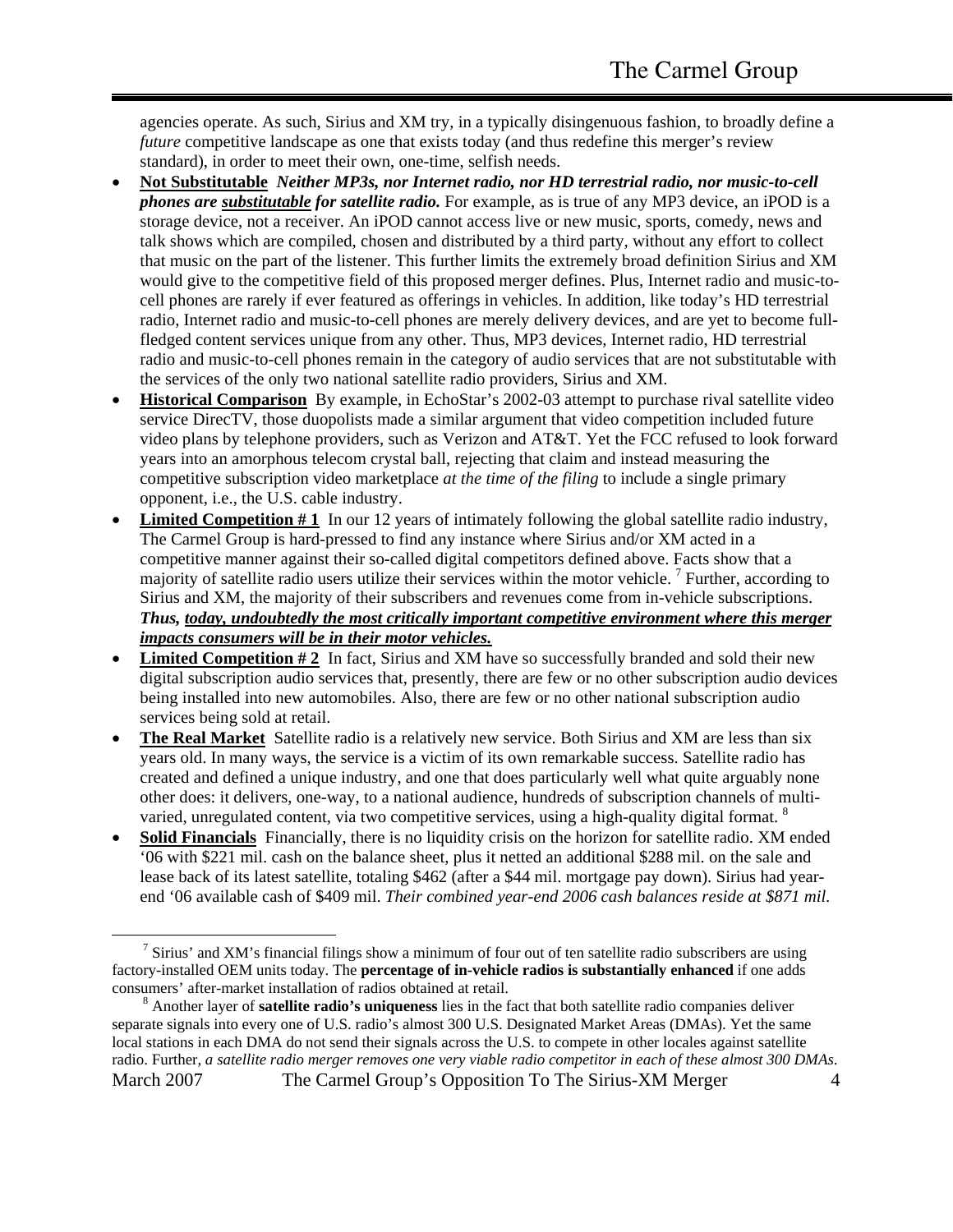<span id="page-4-0"></span>Under current business models, this war chest is adequate to reach cash flow breakeven for both by year-end 2008. And both Sirius and XM have enough cash to support their current business models. At most, in the foreseeable future, they may need very modest amounts to follow certain growth avenues (which, for both, should remain relatively easy to attain, in spite of their merger distractions). This success is founded in the very competitive market space they now bemoan.

• **True Woes** Further, it is ludicrous to suggest, as both Sirius and XM have done, that any financial concerns they may have exist because of competition from the other digital providers in the digital audio market place, i.e., HD terrestrial and Internet radio, MP3 devices and music-to-cell phones.

#### **C. Impact on Consumers**

- **Critical Competition # 1** Contrary to the inconsistent and contradictory pontifications of Mr. Karmazin, should the government sanction the proposed Sirius-XM merger, it would result in a *loss of a critical competitive dynamic that is not in the public interest.*
- **Critical Competition # 2** Competition is the critical underpinning of the United States' open market economy. As the FTC's chair, Deborah Platt Majoras, noted on *NBC's Nightly News*, March 8, 2007, "What benefits you as a consumer is a competitive marketplace. And when these companies are entering into these agreements, they're trying to take out the competition aspect."<sup>[9](#page-4-1)</sup>
- **Valuing Competition** Why do consumers benefit from continued competition in the entire digital subscription services industry? A perfect example comes from the cable side of the multichannel subscription business: a recent study by the Phoenix Center for Advanced Legal and Economic Public Policy, shows that annual savings for U.S. households through cable competition is expected to total \$8 billion.<sup>10</sup>
- **Telecom Monopolies** Within the telecom industry, a prime example of a monopoly gone bad is General Instrument (GI) (now a Motorola subsidiary). In 1986, GI became the *de facto* exclusive standard for encryption and conditional access for the C-Band satellite dish and receiver subsector. Prices for decoder modules went from \$176 in 1986 to \$336 in 1993, a seven-year increase of 90+%.
- **EchoStar-DirecTV Similarity** Today's Sirius-XM competition is quite similar to the 11-year-old intra-industry competition that exists between satellite video providers, DirecTV and EchoStar, which was proven, just four years ago, during their proposed merger in 2002-03, to so substantially benefit yesterday's, today's and tomorrow's consumers. That EchoStar-DirecTV merger proposal was soundly rejected, 5-0, by the FCC's commissioners.
- **Duopolists Compete** As indicated by the "ping-pong, action-reaction" chart below, competition, even in a duopoly, forces improvements in service, choice and pricing. (See, **Appendix B**, below, "Sirius vs. XM Ping-Pong Chart: A Sampling of Competitive Actions and Reactions," for numerous examples of historical and existing competition between Sirius and XM). Thus, not unlike a similar chart exhibited in the EchoStar-DirecTV proposed merger, this chart shows consumers benefit when Sirius and XM compete to do a better job to earn and retain their subscriptions. Most if not all of this benefit would be lost in a market devoid of satellite radio competition.
- **Relevant Market?** If, as Sirius and XM now first claim, the relevant market for the services they offer includes all HD digital terrestrial and Internet radio, MP3s, and music-to-cell phones, then how can Sirius and XM be the only two within that broader definition that 1) have exclusive deals with

<span id="page-4-2"></span><span id="page-4-1"></span><sup>&</sup>lt;sup>9</sup> Note that Ms. Platt's comments were not made while addressing the proposed Sirius-XM merger.

<sup>10</sup> From an article dated September 28, 2006, in *The Wall Street Journal*, written by James K. Glassman.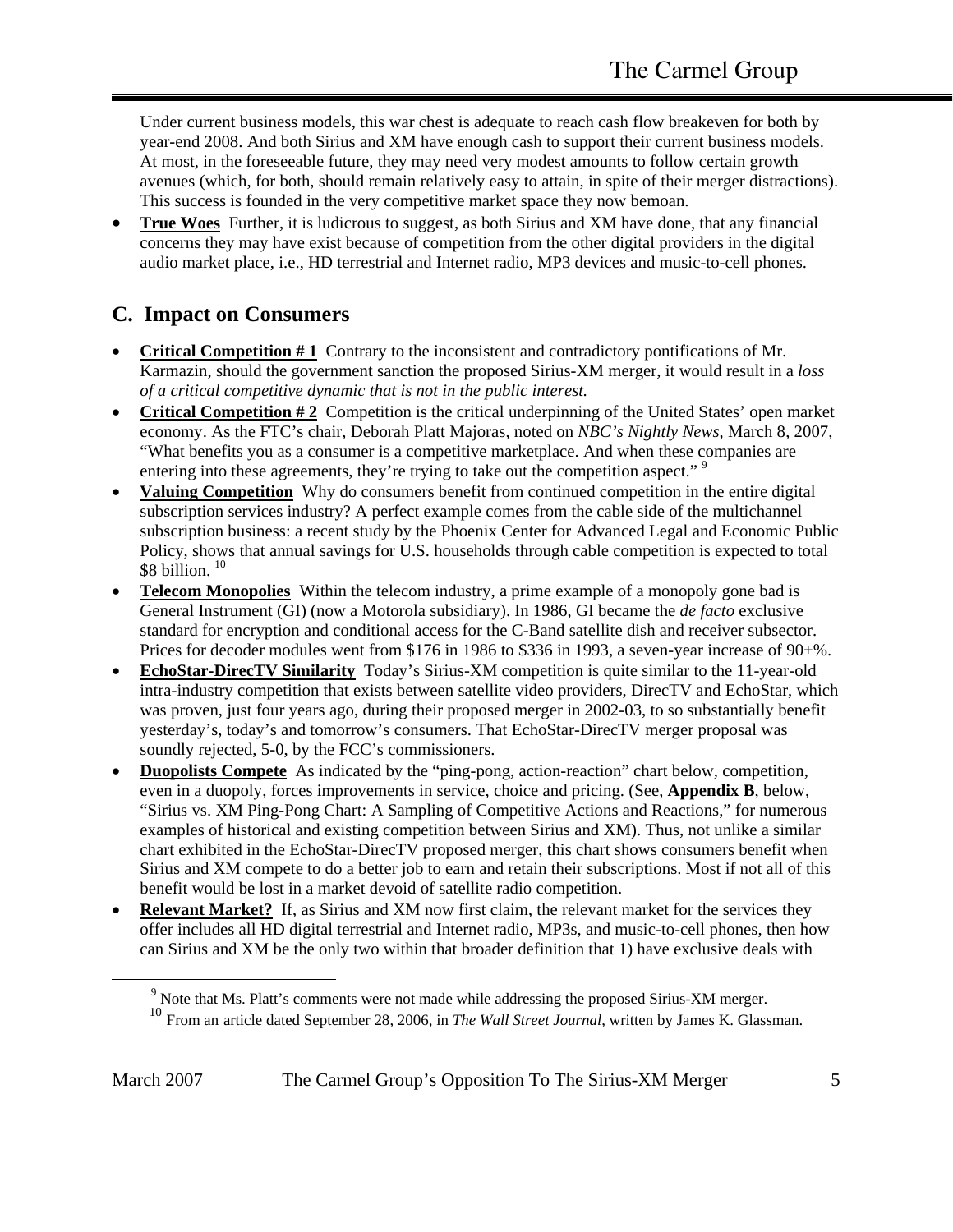most vehicle manufacturers bringing in millions of potential new customers annually, 2) charge a monthly fee for the 100s of channels they provide, 3) deliver to a national audience, 4) offer consumers an exclusive blend of one-of-a kind in-house produced and "outside" programming, 5) offer consumers all of their news, comedy, talk, sports, and music formats together on one service and device, 6) are primarily ad-free, and 7) offer content that is not regulated by the government? Thus, it is easy to say: as competition, no other service today is substitutable with that of Sirius and XM.

- **Competitive Programming** Plus, as it relates to a "larger competitive environment" advocated by Sirius and XM, neither company programs against these so-called competitors. Rather, Sirius and XM program only against each other.
- **Lower Prices?** Mr. Karmazin also suggests lower prices? No company is going to lock itself down to more than a few years of price restrictions. What about after that? Especially if there continues to be no comparable in-vehicle music, news, comedy, sports, data and video service automatically installed in every new auto reaching the U.S. consumer, how can the consumer expect prices to remain at government-controlled levels? Further, the imposition of programming tiers allows Sirius and XM to dodge the harm done to them and substantially negate the value of price restrictions.
- **Government Controls?** And is a government–mandated price control system any way to run a business? Going forward, shouldn't an open-market competitive economy, and the laws of supply and demand, be the preferable business model for these companies, and every similar digital service?  $12$
- **Consumer Confusion?** Mr. Karmazin also touts less consumer confusion? First, what confusion is he referring to? Is there evidence that consumers today are having problems with the difference between XM and Sirius? Second, when will "less confusion" ensue? Will it come after the two companies, via this merger, have already driven off hundreds of thousands (or millions) of potential consumers because of the deal's complexity and the idea that many satellite radios may no longer be as accessible once a merger is approved? (See, *The Wall Street Journal*, article entitled, "How Sirius-XM Deal Would Affect Listeners," February 21, 2007). *In fact, the longer this deal play continues, the more it hurts the consumer.*
- **Cost Savings?** Mr. Karmazin and his team have also championed the cost savings expected from the proposed merger. Yet, like other key claims, the amount of and timing of these so-called cost cuts are seriously questioned, both by the media and Wall Street.  $^{13}$  Plus, even if there are such cost savings, they do not accrue to the consumer, but rather to the companies' shareholders. In fact, from the very beginning, hasn't this shareholder benefit theme been the only true motivation behind this merger?
- **Big OEM Installations** As an example of the kinds of 2007 numbers we are addressing, XM management recently noted it expects to be installed in 140 models overall; it expects GM to produce 1.8 million and American Honda to produce 650,000 vehicles with factory-installed XM.
- **Technical Nightmares** Because the proposed merger necessitates a fairly complex technical upgrade plan, many millions of consumers will suffer through costly, confusing and unnecessary hardware changes and switch-outs. [14](#page-5-3)

<span id="page-5-0"></span><sup>11</sup> **Audio Services:** XM is DirecTV's sole audio service; EchoStar's *DISH Network* airs Sirius together with another audio service produced by Muzak that is subscription-based. Neither is offered on other forms of radio that Sirius and XM say are substitutable competition. Moreover, almost without exception, Sirius' and XM's **websites mention only themselves as competitors**, via a news article or two written by others.

<span id="page-5-1"></span><sup>&</sup>lt;sup>12</sup> Further, neither the FCC nor the DOJ want to be in the position of "policing" mandated government restrictions, as was made clear in the proposed 2002-2003 EchoStar-DirecTV merger.

<span id="page-5-2"></span>13 See, "Cost-cutting Claims Raise Static For Satellite Radio Deal," M. Rapoport, *Dow Jones*, March 4, 2007.

<span id="page-5-3"></span>March 2007 The Carmel Group's Opposition To The Sirius-XM Merger 6 <sup>14</sup> **Existing satellite radio-OEM agreements** are typically long term, e.g., in the case of XM, through 2017 with Toyota and through 2016 with Honda. These agreements make more costly and further complicate consumers' understanding of this proposed merger and hardware and software switch-outs to a single satellite radio service.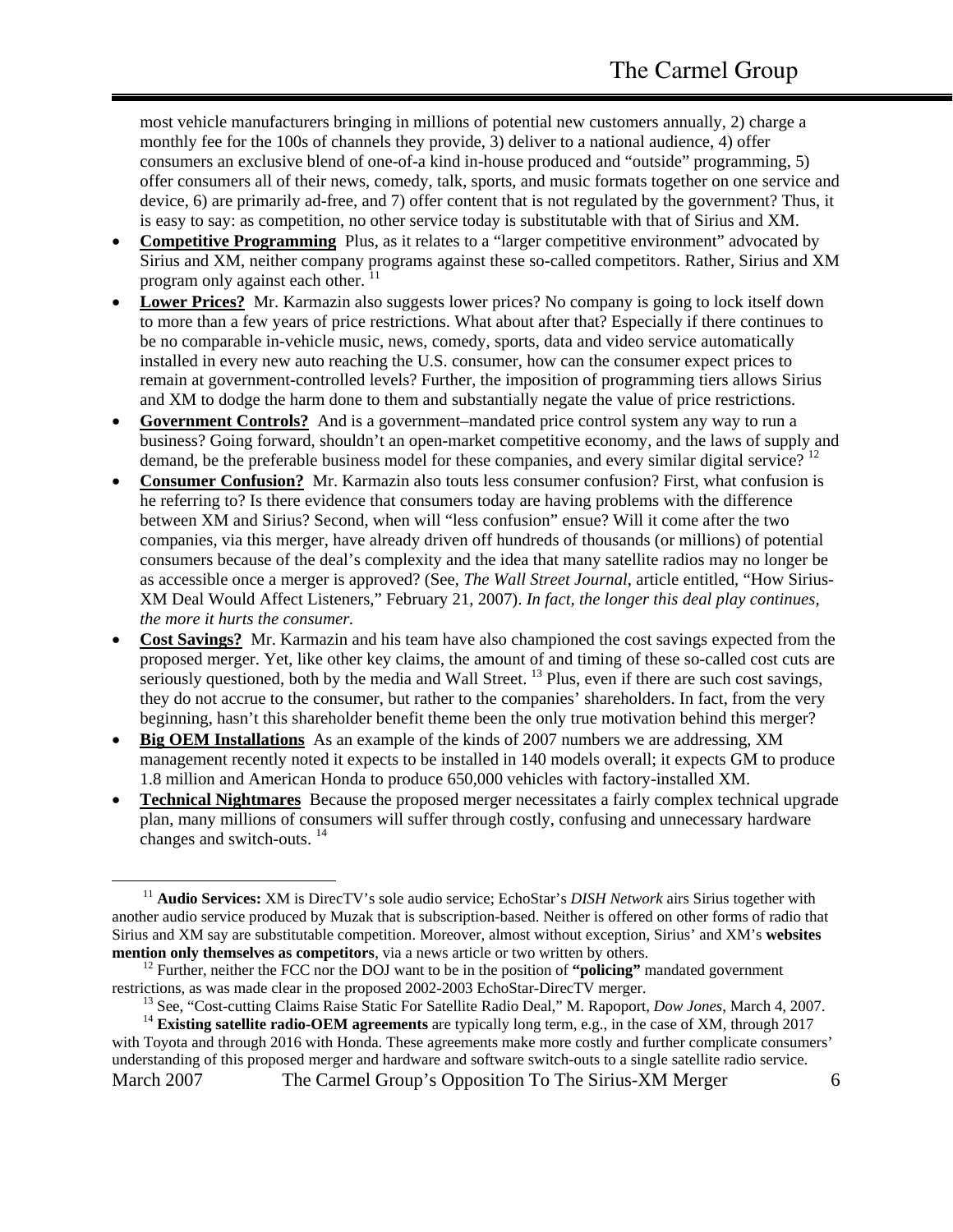- **Bad Precedent #1** A most critical issue is, What kind of precedent the government would be setting if it defined the relevant market for satellite radio as all sources of music entertainment? The consumer would be decimated, just as the competitive marketplace would be, if more mergers like the Sirius-XM one were to become commonplace.
- **Bad Precedent # 2** Allowing this merger would set a precedent for similar merger requests by all of the so-called "competitors" that Sirius and XM flout. Approval of a Sirius-XM merger would invite mergers-to-monopoly by the MP3 players, Internet radio players, HD terrestrial radio and music-tocell phone providers. In a similar vein, imagine the consumer impact if the government permitted a merger of wireless cellular telephone providers, Verizon and Cingular-AT&T?
- **Bad Precedent # 3** Further, can anyone today imagine the merger of any combination of Comcast, Time Warner or even Cox? Yet, allowing this Sirius-XM merger would recommend to the largest cable operators a similar move to merger and/or acquisition.
- **Bad Precedent # 4** Allowing this merger would also set the precedent for a merger, *today*, of DirecTV and EchoStar, well before any kind of sustainable and widespread telephone company video service has been created and well before their own competitive landscape has been further enlarged. That, too, would fly in the face of decades of established public and legal policies.
- **Stifling Competition** Allowing this merger would further create a single, behemoth satellite radio service. As such, this 800-lb. media gorilla would stifle the prospects for any and all new wireless services, for example, each of which would *like to, one day,* be competitive with satellite radio.
- **Bad Faith** A strong argument can be made that either together or apart, these satellite radio companies cannot be trusted. Both have been bad actors. For instance, they have repeatedly acted to intentionally interfere with broadcast stations' frequencies and consumers' clear reception of broadcast signals; they have ignored a government requirement that they manufacture and distribute consumer-friendly interoperable radios; and they have ignored the oversight authority of the FCC. <sup>15</sup> What assurances can the same management team provide that under a single monopoly management they will not, even more aggressively, push their own selfish motives to the detriment of the overall public good? Moreover, granting this merger would then be perceived as a form of government reward for such bad acts.
- **Financial Impatience** Satellite video providers DirecTV and EchoStar have been operating for nearly 13 years and 11 years, respectively. Only recently did either turn the corner financially, yet both have. Their recent stock increases reflect their attractive financials. By comparison, XM has only been in national service five years since late-2001, and Sirius less than five years since mid-2002. Their premature rush-to-merger is not done on behalf of consumers, content providers or performing artists, but rather for shareholders and others seeking instant financial gain. Sirius and XM are merely showing the level of their impatience -- and greed -- by offering this merger proposal today.
- **Long-Term Survival** Both Sirius and XM can survive and thrive on their own. This is especially the case if they stop spending money like drunken sailors on individual talent.
- **Promising Base** Compared to satellite TV, with a core base of 111 mil. TV households, satellite radio's core base is 210+ mil. registered U.S. automobiles, and millions more trucks, RVs, and boats. If one includes households and mobile applications, the sky becomes the limit when it comes to future potential subscribers for satellite radio. Five years into their businesses, Sirius and XM have just begun to understand and tap these dynamics. This is yet another reason why this merger is so premature, reflecting remarkable impatience (and, therefore, inappropriate timing and arguments).

<span id="page-6-0"></span><sup>&</sup>lt;sup>15</sup> **Spending Priorities?** While in 10 years approximately \$25 mil. was invested by both XM and Sirius developing interoperable radios, \$700 mil. was invested by one company on the services -- for five years -- of a single talk radio personality. Is this an indication of the companies' intentions to take FCC mandates seriously in the future development and growth of their products and services?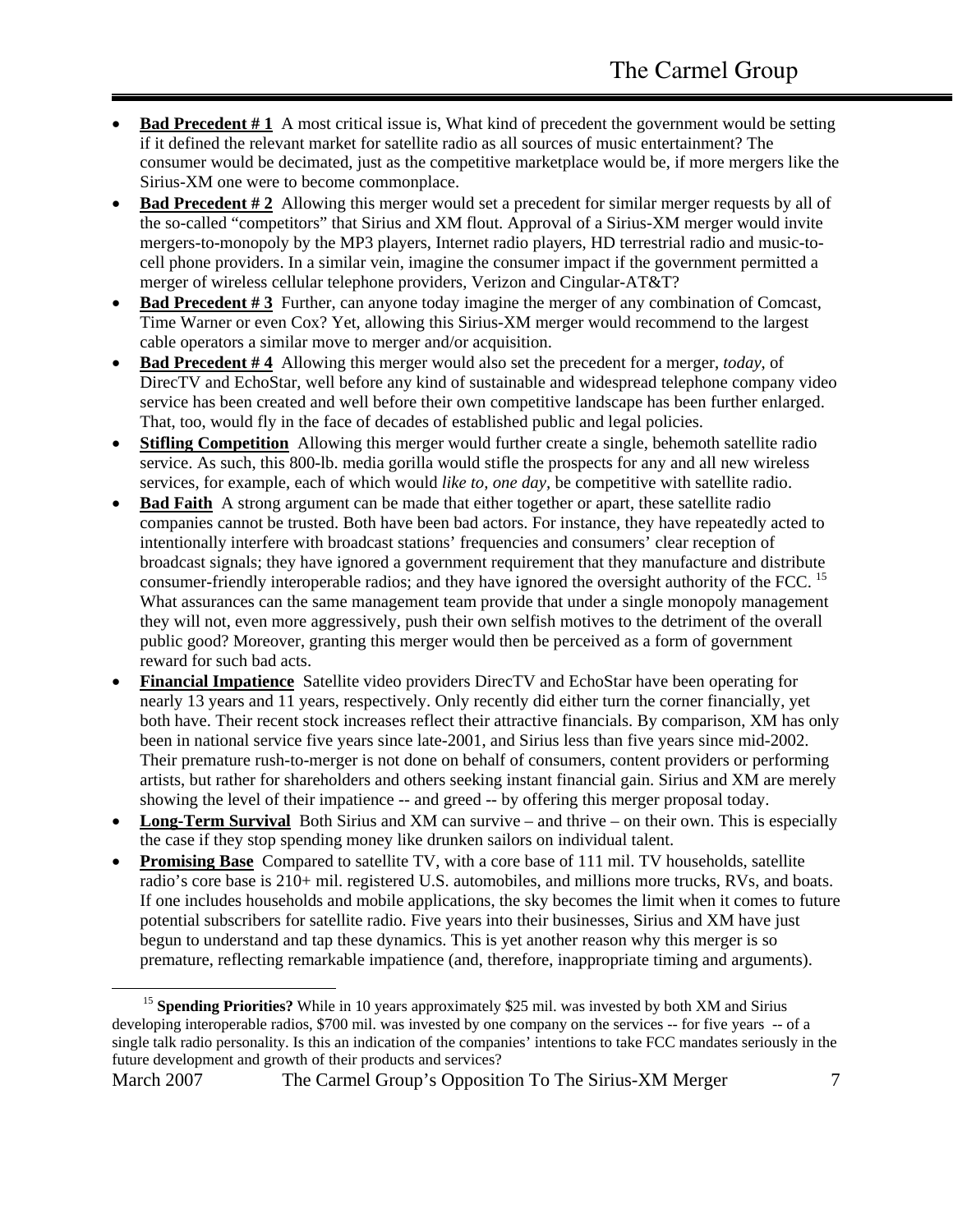- <span id="page-7-0"></span>• **Niche Subscribers** Competitive programming is an optimal way to access more and more niche audiences. This, in turn, is but one of many optimal ways to grow the satellite radio industry. Yet, as an example, neither satellite radio company has developed the lush foreign language programming community, in a way similar to that of the satellite video providers.
- **Buy Others** If Sirius and XM truly believe that they are in earnest competition with these other digital providers, then why doesn't each of them instead proceed to purchase or "merge with" those digital competitors? Wouldn't consumers be better served?
- **Status Quo** For consumers, maintenance of the status quo means that *the existing two separate satellite radio companies* deliver more compression, which results in more channels, and more content. Both have stated that, in their present form, they expect to also deliver more storage, video, and inevitably lower prices, across the board.
- **Good Policy** During the last decade, consumer control, choice, interactivity and accessibility have been the key competitive driving forces in growing the digital media marketplace. Public and legal policy should continue to encourage those outcomes.

#### **D. Impact on Content Providers and Performing Artists**

- The FCC and Congress created two slots for separate independent license holders of satellite radio. Their clear intent in having two licensees was to create and maintain a competitive incentive for Sirius and XM to diversify programming and provide more unique content and more jobs for performing artists.
- Among content providers, most would prefer many more than even two satellite radio providers. If this deal receives government approval, they would no longer have any competitive arena within which to operate, inasmuch as there will be but one company with which to bargain: a satellite radio monopoly. If a negotiation is stalled or terminated, there will be no access to a competitive product or bidder. None.
- The same holds true for the impact of this proposed deal on the current jobs and security of hundreds, or thousands, of union and non-union performing artists, in centers like Washington, DC, New York City and Nashville, TN. This includes singers, instrumentalists, studio technicians, local air and production staffs, programmers, news anchors and other on-air talent, as well as the executive management teams of both Sirius and XM (and their families).
- Because there will be fewer channels and programs operated by a combined monopolistic entity, there will be less demand for innovation and a fresh supply of creative new talent and material. Plus, consumers will have less access to new content and new performers.
- A perfect example of the value of a competitive environment is the satellite video experience, where EchoStar puts continuous pressure on all content providers to reduce licensing fees. Plus, in the video arena today, every content provider and performing artist has numerous choices among EchoStar, DirecTV, the local cable operator and, most recently, the telco video operator.
- The impact of this potential merger on content providers and performing artists is the paradigm for why anti-trust laws and FCC competitive mandates were enacted in the first place: robust competition between rivals in defined business segments is nearly always favored, especially because of its ability to lower prices, enhance service and create more choices.
- If one were to include advertisers within the list of content providers and performing artists, one would add tens of thousands to the above lists of negatively impacted industry personnel.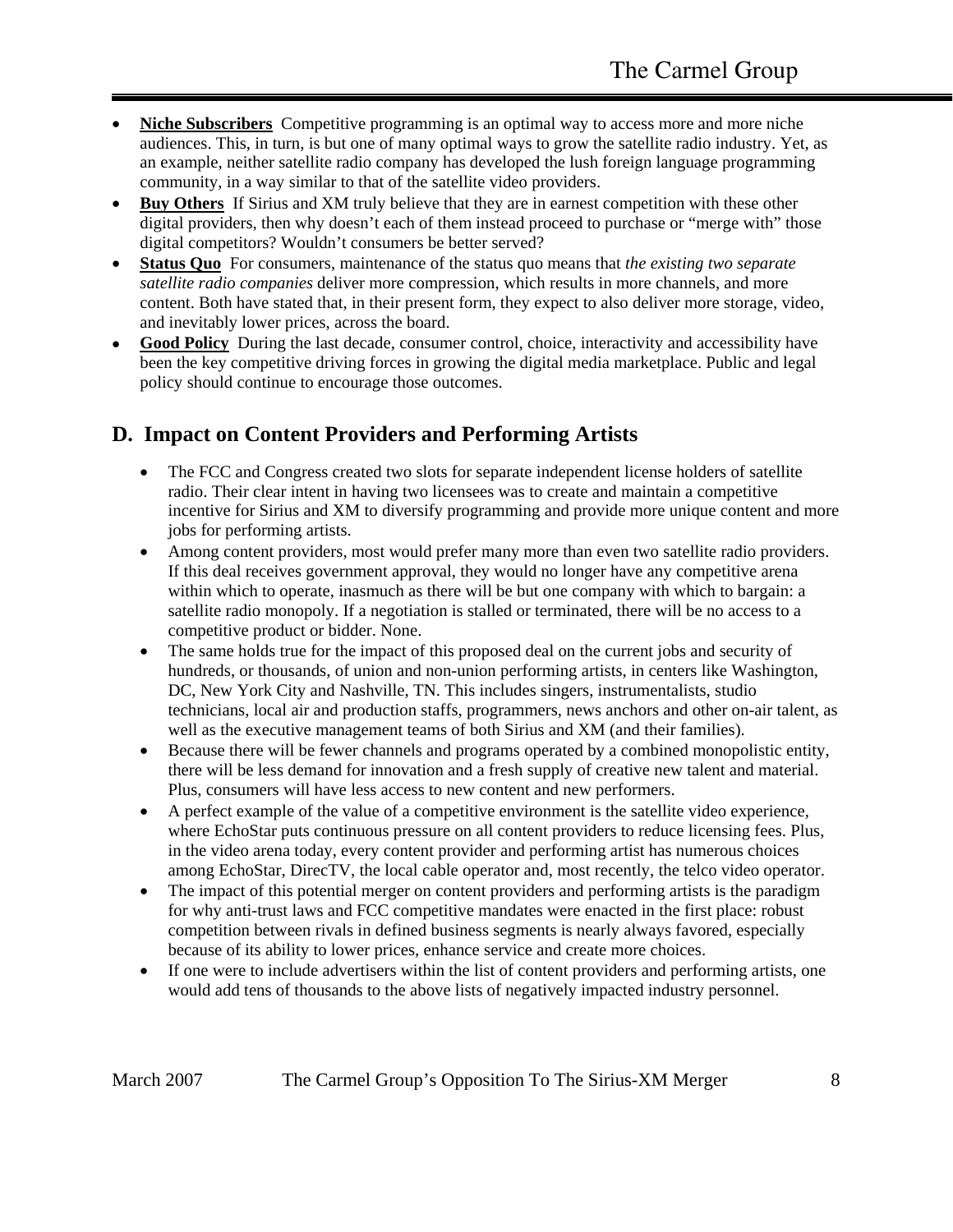#### <span id="page-8-0"></span>**E. Conclusion**

With all due respect, this proposed merger should not be approved -- under any conditions - by the U.S. government.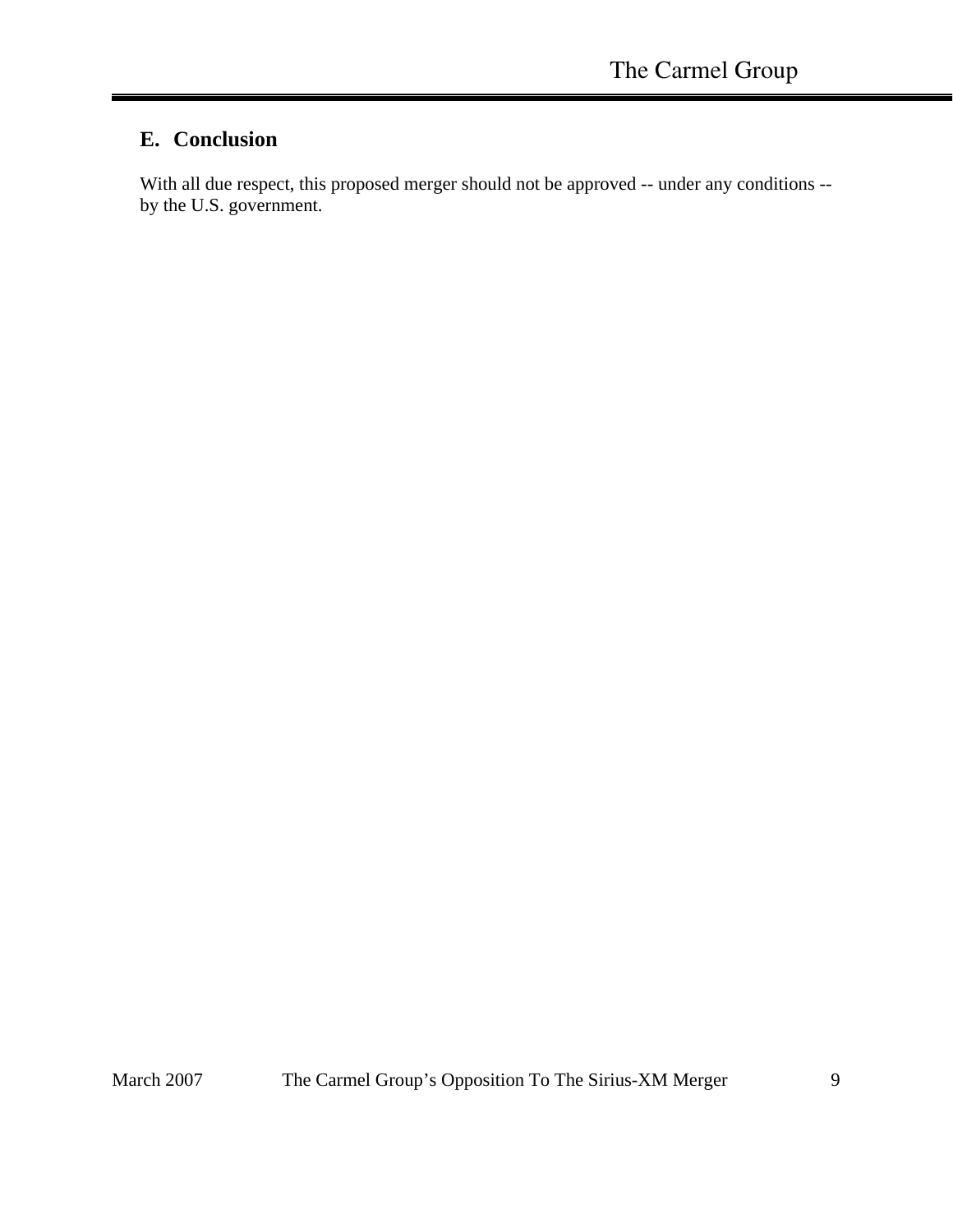### <span id="page-9-0"></span>**F. Appendices**

#### **APPENDIX A**

| Key Arguments Behind The Sirius-XM Merger Proposal        |                                                                                                                                                        |                                                                                                                                                                                                                                         |  |  |  |
|-----------------------------------------------------------|--------------------------------------------------------------------------------------------------------------------------------------------------------|-----------------------------------------------------------------------------------------------------------------------------------------------------------------------------------------------------------------------------------------|--|--|--|
|                                                           |                                                                                                                                                        |                                                                                                                                                                                                                                         |  |  |  |
| <b>Issue/Argument:</b>                                    | <b>Sirius-XM Claim:</b>                                                                                                                                | <b>Reality:</b>                                                                                                                                                                                                                         |  |  |  |
| <b>Competitive Market Definition:</b>                     | Competitive market is<br>defined by what will be<br>someday, i.e., digital HD<br>terrestrial and Internet<br>radio, MP3s and music-<br>to-cell phones. | As it stands on filing date of<br>March 2007, none of those<br>competitors cited by Sirius<br>and XM are relevant<br>competitors to national<br>satellite radio.                                                                        |  |  |  |
| <b>Lower Prices:</b>                                      | Government can require<br>us to keep our prices<br>fixed for no more than 4<br>vears.                                                                  | Lower prices, longer term,<br>are unlikely, and short-term<br>government price fixing and<br>policing is impractical. Any<br>savings go to shareholders,<br>not consumers.                                                              |  |  |  |
| <b>More Choice:</b>                                       | Having fewer offerings<br>means more consumer<br>choice.                                                                                               | When Sirius and XM<br>combine spectrum, they will<br>eliminate channels,<br>innovation and jobs.                                                                                                                                        |  |  |  |
| <b>Less Confusion:</b>                                    | Consumers will be told<br>their radios will always<br>work, and someday we'll<br>get them all onto one<br>platform.                                    | The mere filing of this<br>merger enhances confusion<br>multifold. The questions of<br>interoperable radios and<br>continued signal reception<br>are but a pair of significant<br>concerns, e.g., who pays for<br>all the new hardware? |  |  |  |
| <b>Better Service:</b>                                    | A single satellite radio<br>provider will be<br>motivated to maintain<br>strong customer service.                                                      | Just look at the cable<br>industry in the late 1980s<br>before competition from<br>video satellites. Do<br>monopolies mean better<br>service?                                                                                           |  |  |  |
| © 2007 Property of The Carmel Group. All Rights Reserved. |                                                                                                                                                        |                                                                                                                                                                                                                                         |  |  |  |